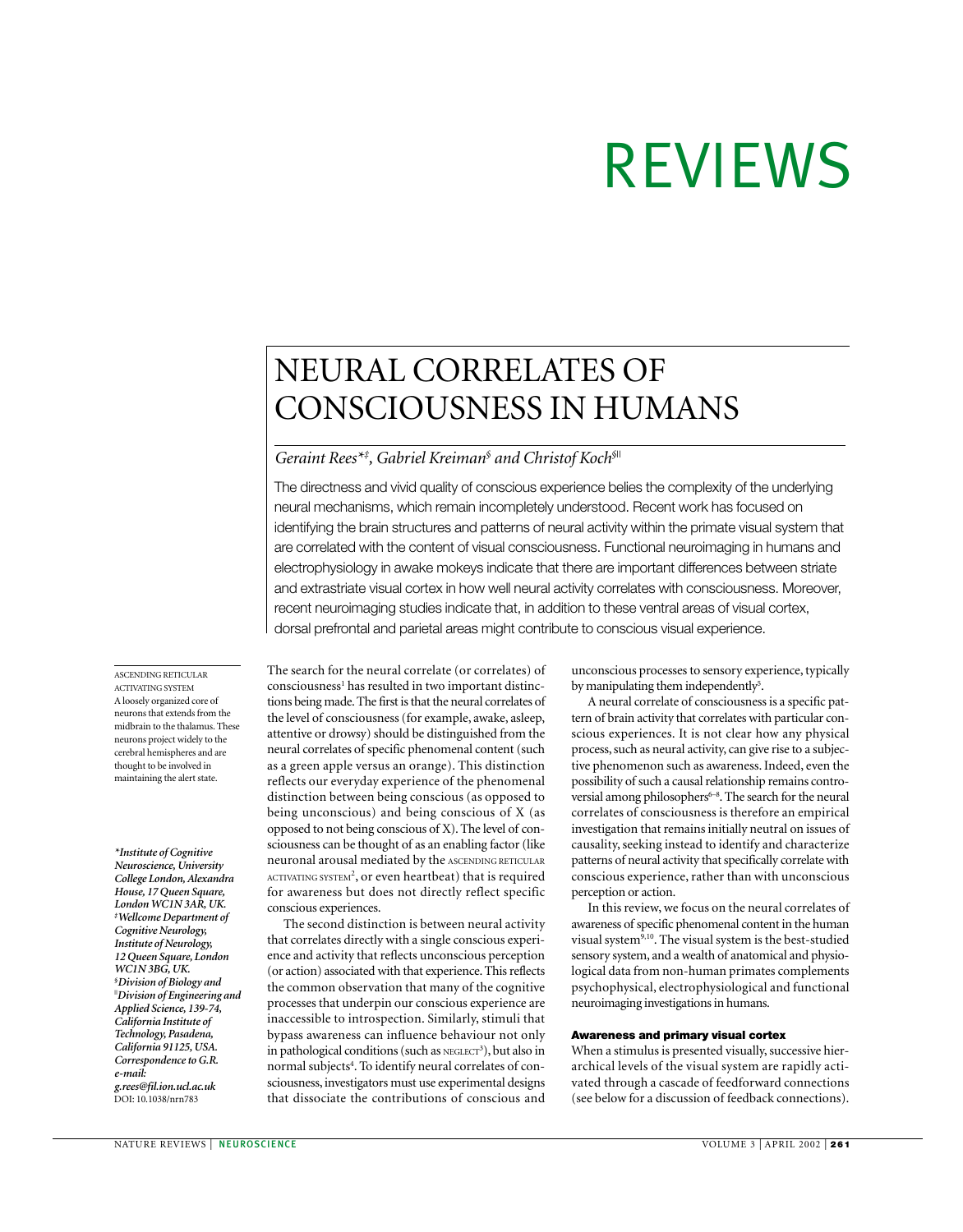# Box 1 | **Measuring neural correlates of consciousness**

**Recording the activity of single neurons in humans and non-human primates is invasive: it requires electrodes to be inserted through the skull and into the brain, which can put subjects at risk of injury and infection. Such electrodes can be used to record extracellular single-neuron activity, multi-unit activity and local field potentials (LFPs). Single- and multi-unit activity reflects the action potentials that are produced by local processing in, and output from, a cortical area. Recording the spiking activity of neurons is considered to be the gold standard that is necessary for a quantitative and reductionist explanation of perception and behaviour in terms of its underlying constitutive elements. By contrast, LFPs represent the aggregate activity of a population of neurons located close to the electrode, and are thought to reflect mainly synaptic activity localized to dendrites and somata. Such activity is associated with both input to, and processing within, a cortical area.**

**An important issue in understanding the neural correlates of consciousness is how such invasive electrophysiological measures of neuronal activity relate to non-invasive measures of brain activity, such as the scalp electroencephalogram (EEG) or functional neuroimaging. The most popular form of functional neuroimaging, blood oxygen level dependent (BOLD) functional magnetic resonance imaging (fMRI), measures a component of the haemodynamic response that is associated with local neural activity**105**. Several studies have shown an essentially linear relationship between nonsimultaneous measures of multi-unit activity and the fMRI bold signal**106–109**. Recent evidence**<sup>110</sup> **using simultaneous extracellular recording and BOLD contrast fMRI in anaesthetized monkeys indicates that both multi-unit activity and LFPs are correlated with BOLD contrast in the visual cortex. In this study, LFPs were a slightly better predictor of BOLD contrast than multi-unit activity and, indeed, for some recording sites, BOLD remains elevated at a time when multi-unit activity returns to baseline. This indicates that, in certain circumstances**<sup>111</sup>**, BOLD contrast might reflect pre- and postsynaptic dendritic activity (and hence input processing in an area) more closely than multi-unit activity (output or intracortical processing from an area) owing to the presence of inhibition. Taken together, this evidence indicates that the firing activity of a neuronal population will, in general, be proportional to the BOLD response. However, there could also be cases in which there is no correlation between BOLD contrast and spiking activity. For example, feedback activity from higher cortical areas to lower ones will give rise to metabolic demand in the lower area due to the associated synaptic activity, and so result in enhanced BOLD contrast, but might not give rise to spiking activity in the affected neurons. Another popular non-invasive technique, the scalp EEG/event-related potential (ERP), is also thought to reflect the summed electrical effects of excitatory synaptic neurotransmission in large populations of neurons**<sup>112</sup>**. Consistent with the association of BOLD contrast fMRI and LFPs, there is an essentially linear relationship between ERP amplitude and BOLD signal in visual**<sup>113</sup> **and primary somatosensory cortex**<sup>114</sup>**. Despite this good agreement between population measures of neural activity and single-cell measures, it is important to bear in mind that changes in the distribution of neural activity in a population of neurons might cause large changes in single-cell firing rates without altering the overall summed population activity**111,115**.**

**NEGLECT** 

A neurological syndrome (often involving damage to the right parietal cortex) in which patients show a marked difficulty in detecting or responding to information in the contralesional field.

BLINDSIGHT

The ability of a person with a lesion in the primary visual cortex to reach towards or guess at the orientation of objects projected on the part of the visual field that corresponds to this lesion, even though they report that they can see nothing in that part of their visual field.

Anatomically, the primary visual cortex, V1, is the lowest cortical visual area. Patients with damage to V1 typically report no conscious visual experience in their blind visual field, even though some residual capacity for unconscious visual discrimination might remain — a phenomenon known as  $BLINDSGHT^{11,12}$ . This shows that V1 is necessary for normal visual perception. However, by itself, it does not reveal whether activity in V1 gives rise directly to conscious visual experience, or whether further processing in extrastriate areas is necessary. This situation is similar to that of the retina. Activity in retinal ganglion cells is necessary for normal vision. But most observers would agree that the receptive field properties of these cells are too different from the properties of visual perception for them to give rise directly to conscious vision.

In 1995, Crick and Koch<sup>13</sup> proposed that a key function of consciousness is to produce the best current interpretation of the visual scene in a compact form and to make this information available to the planning stages of the brain. As the cognitive processes involved are associated with the frontal lobes<sup>14</sup>, and as V1 does not project directly to premotor or prefrontal areas, Crick and Koch surmised that the activity of V1 neurons, although necessary for most forms of normal vision, does not constitute part of the neural correlates of consciousness.

Psychophysical evidence is broadly consistent with the proposal that information represented in V1 is not available to consciousness. For example, we cannot perform utrocular discrimination (identifying the eye to which a stimulus is presented), even though V1 contains neurons that receive input from one eye only, and so represent this information<sup>15</sup>. Similarly, orientationdependent aftereffects, which are thought to arise from the activity of cells in the primary visual cortex, can be induced by stimuli that cannot be consciously perceived. For example, the orientation of a grating is rendered invisible and indiscriminable by crowding when it is presented with four similar gratings positioned above and below it. However, adaptation to such a grating results in an orientation-dependent aftereffect that is indistinguishable from that produced when it is presented alone with its orientation clearly (and consciously) perceived<sup>16</sup>. In addition, very high-frequency gratings that are perceptually indistinguishable from a uniform field nevertheless produce robust orientationdependent aftereffects<sup>17</sup>. The presence of aftereffects from stimuli that are not consciously perceived<sup>18</sup> indicates that stimulus properties must be represented outside awareness. So, activity in V1 often does not correlate with awareness.

These inferences are complemented by direct electrophysiological measurements of neuronal activity in V1 in macaque monkeys that show that perceptual report (presumably reflecting awareness) and neuronal activity can change completely independently. For example, disparity-selective cells in V1 differentiate between local depth cues even when these do not give rise to an overall depth percept<sup>19</sup>. Similarly, V1 cells can respond in an identical manner to two depth cues that yield very different global depth percepts<sup>19</sup>. This indicates that single V1 cells that are sensitive to binocular disparity might represent a first crucial stage for generation of stereo cues, but that conscious perception of depth is probably generated further upstream. A similar lack of correlation between perceptual experience and the response properties of V1 cells can be seen during blinks. Blinking produces profound and frequent interruptions in retinal stimulation, but barely impinges on our visual experience (which remains continuous). The responses of cells in the supragranular layers of V1 to visual stimulation decrease substantially during reflex blinks<sup>20</sup>, and this reduction is significantly more pronounced than when there is an equally long gap in visual stimulation. Similarly, MICROSACCADES, which occur continually, do not alter our impression of the world, but are reflected in the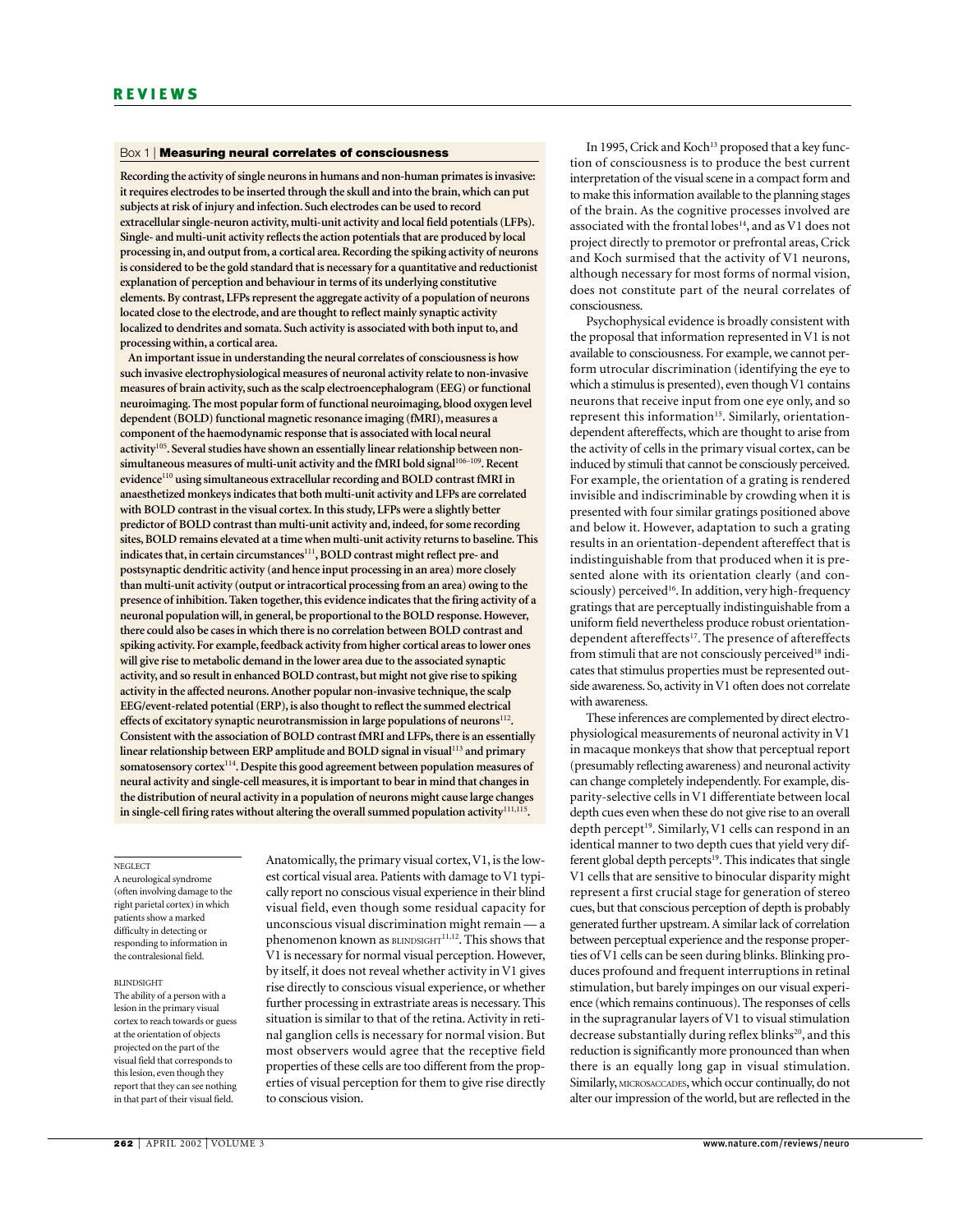# Box 2 | **Dreaming and neural correlates of consciousness**

**Although dreams are intensely visual experiences, and often seem to be as vivid as life itself, dream consciousness differs from that in the waking state, most importantly in the absence of insight and self-awareness. However, the neural processes that occur during awake seeing seem to be closely related to those that occur during visual dreaming. Sleep is conventionally divided into several distinct phases on the basis of the scalp electroencephalogram (EEG)**116,117**. During slow-wave sleep (SWS), dreaming typically does not occur and the scalp EEG is dominated by high-amplitude, low-frequency oscillations. Most vivid visual dreams take place during the rapid eye movement (REM) phase of sleep**<sup>118</sup>**, when the scalp EEG shows similar patterns of activity to the waking state, being characterized by high-frequency, low-amplitude signals.**

**In humans, brain activity measured with functional magnetic resonance imaging (fMRI) during REM sleep is suppressed in primary visual cortex and directly adjacent areas (compared with non-REM phases of sleep), whereas intermediate visual areas in the fusiform gyrus and medial temporal lobe are highly activated**<sup>119</sup> **(for reviews, see**  REFS 120,121)**. By contrast, during SWS, activation of the primary auditory**<sup>122</sup> **and visual**119,123 **cortices is observed, but medial temporal areas are deactivated. Suppression of activity in V1 during REM sleep is consistent with the finding that patients who have lost part or all of V1 continue to dream visually. Global cessation of dreaming is associated with unilateral damage to either frontal or parietal cortex**<sup>124</sup>**. However, specific loss of visual dreams is associated with bilateral lesions in the medial occipitotemporal region. Interestingly, patients who describe exclusively non-visual dreaming also show complete deficits in visual reminiscence and some form of visual agnosia such as prosopagnosia or** TOPOGRAPHICAL AGNOSIA124**.**

Together, these data indicate that there is an important dissociation in brain activity **during dream and non-dream sleep.Visual sensations can be experienced during dreams in the absence of input to,or activity in,primary cortical areas; this is consistent with the idea that activity in higher visual areas is better correlated with the contents of consciousness.**

**MICROSACCADES** 

Small, abrupt eye movements that occur constantly during normal vision.

TOPOGRAPHICAL AGNOSIA A condition in which patients become disorientated because they can no longer recognize their environment.

VISUAL EXTINCTION This is often associated with damage to the parietal cortex. The patient can see a stimulus presented alone in the contralateral visual field, but cannot see it if it is presented at the same time as a stimulus in the ipsilateral visual field.

AKINETOPSIA The inability to perceive moving stimuli.

ACHROMATOPSIA The inability to perceive colours.

PROSOPAGNOSIA Classically, a type of visual defect in which the patient cannot identify a familiar face, even though they know that a face is a face and can point out the features.

activity of neurons in V1 (REF. 21). Finally, activity in striate cortex neurons faithfully follows rapid chromatic flickering of a coloured grating even when the flickering is too fast for humans to resolve the individual colours<sup>22</sup>. So, individual cells in primary visual cortex show response patterns that are quite unlike conscious visual experience.

Changes in conscious perception can also occur in the absence of concomitant variations in neuronal activity in V1. Binocular rivalry has proved to be a powerful paradigm with which to study the neural correlates of conscious visual experience<sup>23</sup>. When two dissimilar images are presented to corresponding areas of the two eyes, they compete for perceptual dominance. Each image is visible in turn for a few seconds, while the other is suppressed. Perceptual transitions between each monocular view occur without any corresponding change in the physical stimulus, allowing experimental dissociation of the neural correlates of consciousness from changes that are attributable to stimulus characteristics. Monkeys can be trained to report their percept during rivalry, and their behaviour is similar to that of humans<sup>24</sup>. In monkeys, the firing of most cells in and around V1 primarily reflects stimulus properties rather than the conscious percept reported by the animal<sup>25</sup>, which is consistent with the evidence presented above. However, several neuroimaging studies in humans have presented evidence that argues for a stronger role of V1 in binocular rivalry and hence, by implication, visual awareness. Averaged over the whole of human V1, there are reliable fluctuations in blood oxygen level dependent

(BOLD) contrast activity when the conscious percept changes<sup>26</sup>. These fluctuations are about half the size of those evoked by non-rivalrous stimuli, and even larger in the part of V1 that is associated with the blind-spot representation<sup>27</sup> (which contains cells that receive only monocular input from the other eye). The reasons for the discrepancy between human and monkey data (and between the blind-spot representation and the rest of V1) are not yet clear. Areas of human V1 such as the blind-spot representation might have special properties or, alternatively, the discrepancy might lie in the relationship between single-cell activity and BOLD contrast measurements (BOX 1).

Other studies in humans show a poor correlation between V1 activity and visual awareness. During dreaming, intensely visual experiences are associated with suppression of activity in V1 (BOX 2). Activity in V1 in the absence of awareness is observed in patients with damage to the right parietal cortex and VISUAL EXTINCTION<sup>28–30</sup>. Patients with visual extinction show deficient awareness for contralesional visual stimuli, particularly when a competing stimulus is also present ipsilesionally<sup>3</sup>. An extinguished left visual field stimulus of which the patient is unaware nevertheless evokes activity in V1 that is very similar to that evoked by a stimulus in the left visual field that is seen<sup>28,29,31</sup> (FIG. 1). This indicates that the presence of activity in primary visual cortex *per se*is insufficient to support visual awareness, at least after damage to the right parietal cortex.

We conclude that the current data are compatible with the hypothesis that neurons in V1, although necessary for normal visual experience, do not give rise, by themselves, to conscious visual perception — in other words, activity in V1 cells is not sufficient to explain conscious perception.

#### **Awareness and ventral visual cortex**

Beyond V1, the primate visual system is organized in a distributed fashion, with different aspects of the visual scene being analysed in different cortical areas<sup>30</sup>. These areas are densely interconnected in non-human primates, although in humans the equivalent anatomical connectivity is less well established (FIG. 2). On the basis of anatomical criteria, different areas form a rough hierarchy that fits well with the physiological hierarchy in receptive field size and complexity of tuning properties in these areas. Damage to cortical areas that contain neurons that are tuned to specific features of the visual environment leads to a corresponding deficit in consciousness of these features. So, bilateral damage to the human homologue of area V5/MT (middle temporal area), which contains neurons that respond specifically to moving visual stimuli, leads to AKINETOPSIA<sup>32</sup>. Similarly, damage to colour-selective areas in human ventral occipitotemporal cortex<sup>33</sup> can result in ACHROMATOPSIA<sup>34</sup>. Finally, damage to areas of the fusiform gyrus that contain face-responsive neurons (the 'fusiform face area' or FFA<sup>35,36</sup>) can cause PROSOPAGNOSIA<sup>37</sup>. In contrast to damage to V1, which gives rise to a general deficit in awareness for all stimuli presented in a particular region of space, damage to ventral visual cortex causes specific deficits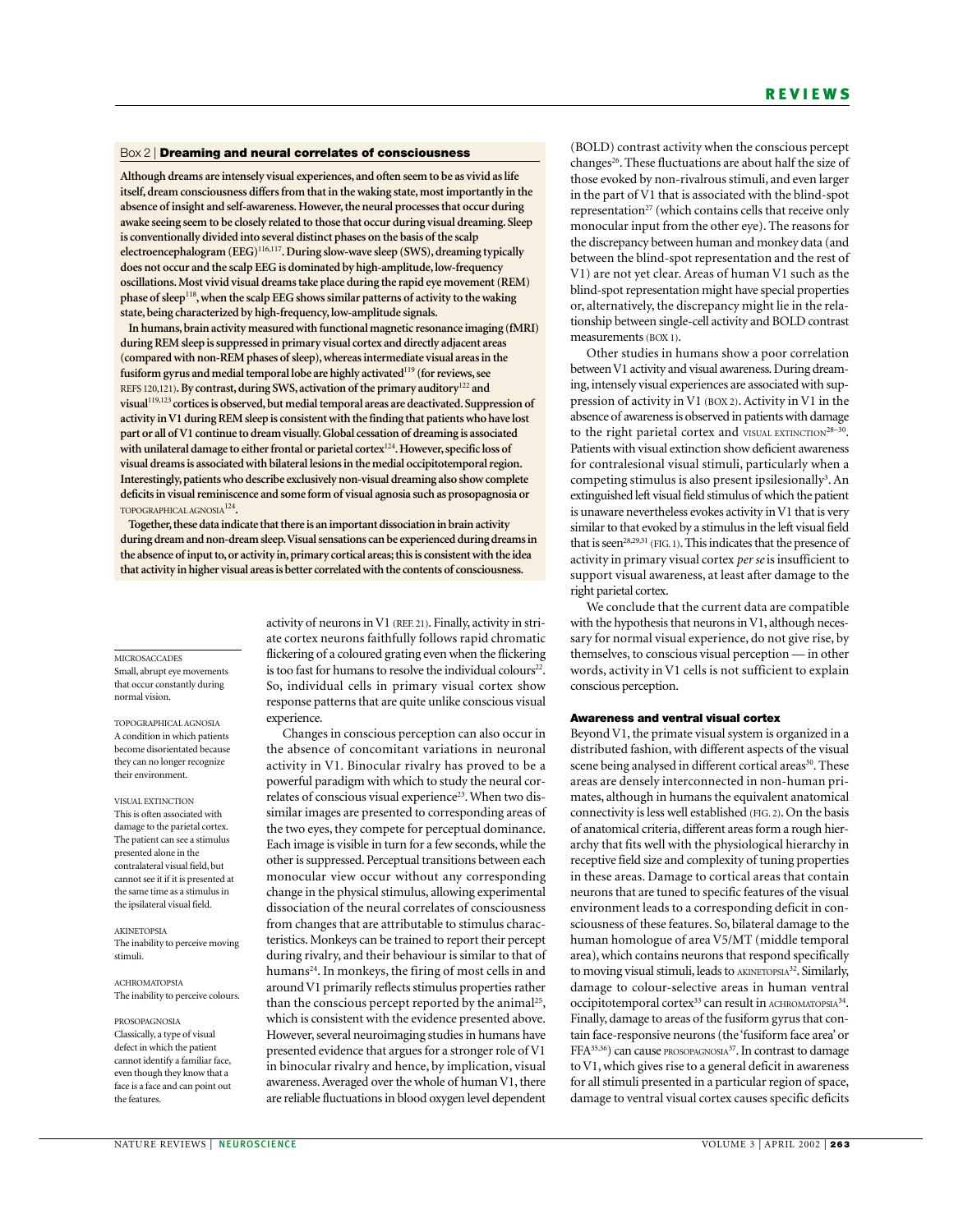

Figure 1 | Activity in V1 does not correlate with awareness. a | A sagittal slice through the right hemisphere including the calcarine sulcus of patient G.K., who suffered a right parietal stroke that caused visual extinction. The image shows the locus in V1 that is activated by an unseen and extinguished left visual field stimulus (as measured by blood oxygen level dependent (BOLD) functional magnetic resonance imaging (fMRI), superimposed). **b** | Peristimulus time histogram of BOLD contrast activity evoked by three different types of visual stimulus, taken from the activated right V1 locus in panel **a**. Left visual field stimuli that are either seen (unilateral left trials) or unseen (bilateral extinguished trials) evoke similar patterns of activity, whereas a right visual field stimulus that is seen (unilateral right) results in little positive response in right V1. **c** | An axial image through V1 of another patient with right parietal stroke and visual extinction. Superimposed on the image is the BOLD contrast activity evoked in right V1 by an unseen extinguished left visual field stimulus. **d** | Peristimulus time histogram of BOLD contrast activity evoked by four types of visual stimulation, taken from the activated right V1 locus in **c**. Seen bilateral, unseen and extinguished bilateral, and seen left unilateral stimulation all produce similar patterns of activity, whereas seen right unilateral stimulation evokes little response in ispilateral visual cortex. Parts **a** and **b** modified with permission from REF. 31 © 2000 Oxford University Press. Parts **c** and **d** modified with permission from REF. 29 © 2001 National Academy of Sciences, USA.

in awareness for particular types of stimulus or object feature. These findings indicate that activity in a functionally specialized cortical area — termed an 'essential node' by Zeki38 — is required to evoke consciousness of the attribute that is analysed in that area.

Data from neuroimaging studies are consistent with this idea. Patients with schizophrenia show activity in modality-specific cortex during visual or auditory hallucinations<sup>39</sup>, even though no external stimulus is presented. During visual hallucinations that have a specific form, activity in visual cortex reflects the perceived content of the hallucinatory episode<sup>40</sup>. In normal subjects, contingent aftereffects based on colour $41-43$  or motion $44-46$ result in activation of corresponding functionally specialized cortices, and the time course of such activation reflects reported experience<sup>44</sup>. Perception of illusory<sup>47</sup> or implied<sup>48</sup> motion in a static visual stimulus results in activation of area V5/MT, whereas perception of illusory contours activates EXTRASTRIATE CORTEX<sup>49-51</sup>. Areas that are associated with processing the meaning of flashed words are activated when the words are consciously perceived at the focus of attention, but not when attention is withdrawn and the words are no longer consciously perceived<sup>52</sup>. In these experiments, the subjects' phenomenal experience changes without corresponding changes in the physical stimulus<sup>5</sup>. Concomitant with these changes in perceptual experience, altered activity is observed in areas of the brain that contain neurons with stimulus specificities that encompass the attribute being represented in consciousness.

Binocular rivalry and the related phenomenon of FLASH SUPPRESSION<sup>53</sup> have also been used to probe the involvement of areas beyond V1 in visual awareness. Classic studies in monkeys have shown that the proportion of neurons with activity that reflects the monkey's perceptual report (rather than the stimulus properties) increases from V1 along the ventral visual pathway<sup>54</sup>. In monkey inferior temporal cortex, most of the relevant neuronal responses reflect conscious perception rather than the retinal stimulus<sup>25</sup>. These data are compatible with more recent functional magnetic resonance imaging (fMRI) observations in humans experiencing binocular rivalry 26,55,56 (FIG. 3). During rivalry, fMRI responses that are recorded in the human FFA to face stimuli (and in the parahippocampal gyrus to images of places) are large and equal in magnitude to responses that are evoked by non-rivalrous stimuli<sup>56</sup>.

The activity of single neurons can be recorded in even more anterior regions of the medial temporal lobe in epileptic patients in whom electrodes have been implanted for presurgical mapping. Such rare electrophysiological investigations in humans have found many neurons that are tuned for specific categories of visual stimulus<sup>57</sup>. Most of these neurons fire selectively when their preferred stimulus is perceived — but not when it is perceptually suppressed (and invisible) — during binocular rivalry or flash suppression<sup>58</sup>. Furthermore, single neurons that show categoryspecific responses to visual stimulation are activated to a similar degree during visual imagery or passive presentation of a visual stimulus<sup>59</sup> (FIG. 4). These single-cell findings complement neuroimaging studies that show activation of common brain areas during both visual processing and recall during imagery of specific types of stimulus<sup>60,61</sup>. Moreover, they indicate that activity at the level of neuronal populations, as seen with fMRI in humans, might be reflected at the level of single neurons (BOX 1).

The evidence reviewed above indicates that the spiking activity of individual neurons in ventral visual cortex, in contrast to those in V1, generally correlates well with the visual contents of consciousness. However, the correlation is not perfect and other studies using fMRI in humans indicate that activity in ventral visual cortex might not always be correlated with visual awareness (FIG. 1). Stimulation of the blind hemifield of patients with damage to V1 results in activation of extrastriate cortex in the ventral visual pathway by the unseen visual stimulus<sup>62,63</sup>. In visual extinction resulting from damage to the right parietal cortex, an unseen and extinguished face stimulus can evoke facespecific activity in extrastriate visual cortex and more anteriorly in the FFA28,29,31. These studies in patients with cortical damage are complemented by investigations of

EXTRASTRIATE CORTEX A belt of visually responsive areas of cortex surrounding the primary visual cortex.

FLASH SUPPRESSION The perceptual suppression of a monocular stimulus on flashing a different stimulus to the opposite eye, while keeping the original stimulus on the other eye.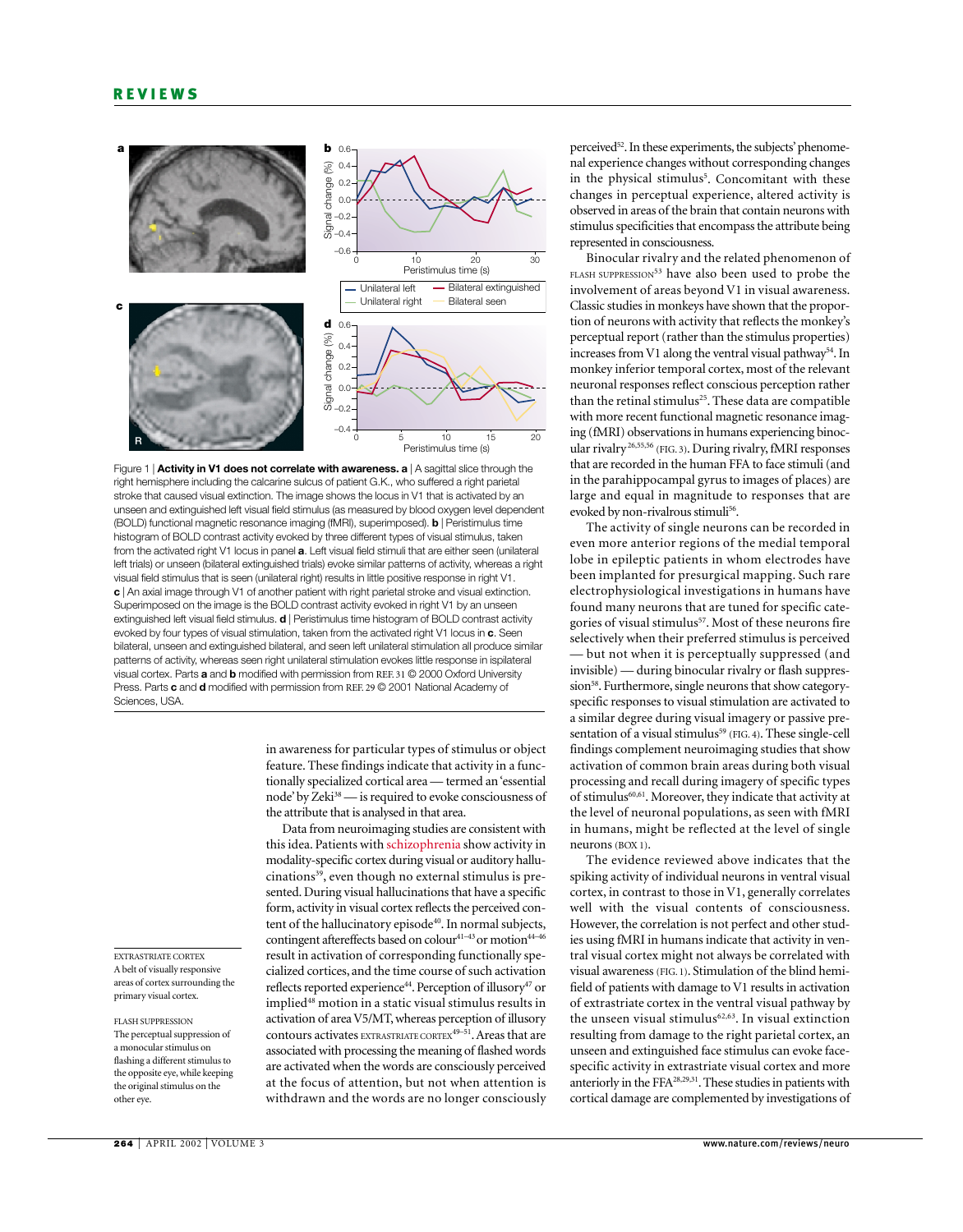

Figure 2 | Anatomical hierarchy of visual areas in human and non-human primate. a | A summary of the layout and demonstrated anatomical connectivity of macaque visual cortex. Thirty-two visual cortical areas, two subcortical visual stages and several non-visual areas are shown, connected by 187 anatomically demonstrated links, most of which are reciprocal. Modified with permission from REF. 30 © 1991 Oxford University Press. **b** | Identified visual areas, demonstrated connectivity and putative hierarchical organization of human visual cortex. There has been little direct study of the pattern of connections between human visual areas, but several characteristics of the macaque model (such as selective connections within V1 and between V1 and V2, plus the range of backprojections from higher-order visual areas) are present. Modified with permission from REF. 125 © 1997 Plenum Press. M, blob and i-blob are subdivisions of V1, characterized by cytochrome oxidase staining. a-stripe, b-stripe and i-stripe are subdivisions of V2, identified using cytochrome oxidase staining. AIT, anterior inferotemporal cortex; BA, Brodmann area; CIT, central inferotemporal cortex; d, dorsal; DP, dorsal prelunate area; ER, entorhinal cortex; FEF, frontal eye fields; FST, floor of superior temporal cortex; HC, hippocampus; LGN, lateral geniculate nucleus; LIP, lateral intraparietal area; M, magnocellular regions; MDP, mediodorsal parietal area; MIP, medial intraparietal area; MSTd, dorsal part of the medial superior parietal area; MSTi, inferior part of the medial superior parietal area; MT, middle temporal cortex (visual area 5); P, parvocellular regions; P-B, parvo-blob; P-I, parvo-interblob; PIP, posterior intraparietal area; PIT, posterior inferotemporal cortex; PO, parieto-occipital area (visual area 6); RGC, retinal ganglion cells; STPa, anterior superior temporal polysensory cortex; STPp, posterior temporal polysensory cotex; TF–TH, temporal areas; v, ventral; V1–V4t, visual areas; VIP, ventral intraparietal area; VOT, visual occipitotemporal cortex; VP, ventroposterior visual area.

ATTENTIONAL BLINK

The brief time after responding to an attended visual stimulus during which a subsequent visual stimulus cannot be seen or reported accurately.

N400 EVOKED POTENTIAL A characteristic waveform that appears 400 ms after presentation of a target word and is considered to represent an index of language processing.

stimulus masking in normal subjects. Awareness of a single word is profoundly degraded if it is presented very briefly and followed by a pattern mask. When subjects are unable to report the presence or absence of a masked word, it can nevertheless evoke activity in extrastriate visual cortex and the fusiform gyrus, leading to identity-specific priming, independently of the physical characteristics of the stimulus<sup>64</sup>. Similarly, semantically anomalous words presented during the ATTENTIONAL BLINK produce an N400 EVOKED POTENTIAL (thought to have its basis in processing in the ventral visual pathway<sup>65</sup>), even though they do not reach awareness<sup>66</sup>.

So, although single-cell activity at some levels of the ventral visual pathway correlates strongly with conscious

vision, evidence from fMRI indicates that the presence of some level of BOLD activity by itself might not be sufficient to produce a conscious experience. BOLD contrast activity evoked by unseen stimuli in ventral visual cortex is typically much smaller than for seen stimuli. For example, there is approximately a tenfold difference in the level of activation in ventral visual cortex between masked words that are consciously perceived and those that are not<sup>64</sup>. It is not yet clear whether this is because neural activity has to exceed a certain threshold to reach consciousness, or because consciousness is related in a continually graded way to activation. For example, the observation that object recognition performance correlates strongly with the overall level of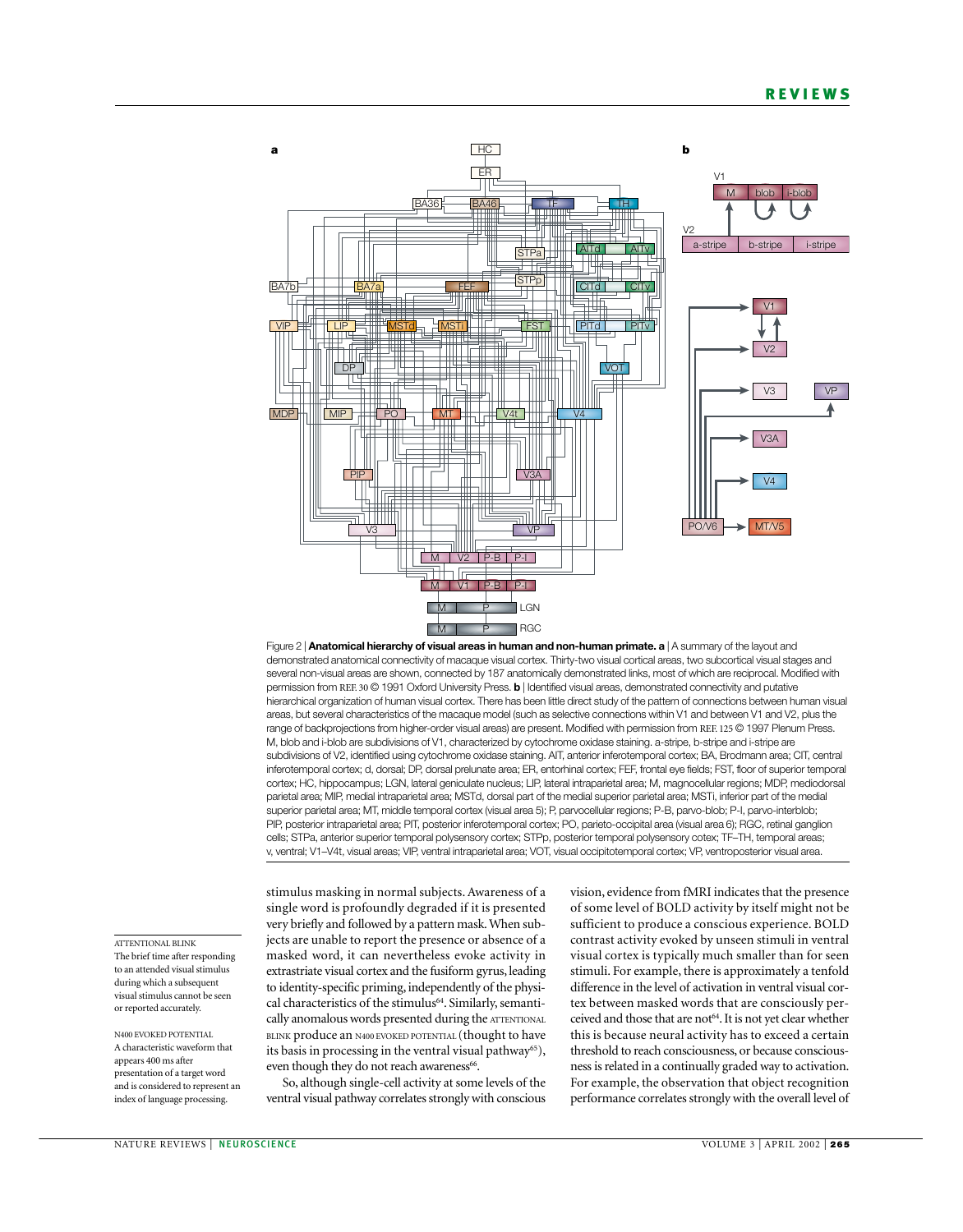

Figure 3 | Single-neuron activity in human temporal cortex correlates with awareness. a,b | Electrode placement. The trajectory of an electrode placed in the hippocampus is depicted in axial (**a**) and coronal (detail, **b**) structural magnetic resonance images. Post-operative computerized tomography (CT) and magnetic resonance imaging (MRI) were used to confirm the location of the electrode. The CT was co-registered with MRI structural information for anatomical verification. The distal end of the electrode included platinum-iridium microwires from which single neurons were recorded. The microwires extended about 4 mm from the tip, lying on a cone with an opening angle of less than 45°. **c** | Individual responses of a single neuron during vision. Two images were shown separately for 1 s each, with five repetitions per image, indicated by horizontal green and blue bars. After each picture, subjects pressed a button to indicate whether or not the picture was a human face. The continuous red line shows the spike density function. **d** | After ten visual presentations, subjects closed their eyes and imagined one picture on hearing a high tone and the other picture on hearing a low tone. Tones were alternated every 3 s. Data shown are from the same neuron during visual imagery. This neuron showed a similar pattern of firing during visual presentation and visual imagery, with increased firing rate in response to the image of the ball, but not that of a human face. Modified with permission from REFS 57,59 © 2000 Macmillan Magazines Ltd.

#### BINDING PROBLEM

The problem of binding together in a single unified percept the different features of an object, which are represented in different locations in the brain. For multiple objects, binding the correct features of each object to its perceptual representation is a particularly complex problem.

#### STRABISMIC CATS

Strabismus is a condition in which the eyes are not straight or properly aligned. The misalignment reflects the failure of the eye muscles to work together. One eye might turn in (crossed eyes), turn out (wall eyes), turn up or turn down. Although some cats are congenitally strabismic, strabismus can also be achieved by cutting the tendon of one of the eye muscles.

#### STEADY-STATE

NEUROMAGNETIC RESPONSES Changes in electrical activity in the brain produce tiny magnetic field perturbations that can be detected as neuromagnetic responses using an array of magnetometers placed on the scalp in a magnetoencephalographic scanner.

activity in occipitotemporal visual cortex<sup>67</sup> indicates that there is a graded relationship between brain activity and visual awareness. Resolving this issue will be an important focus for future research, and depends in part on understanding the relationship between BOLD contrast and neuronal activity (BOX 1).

We conclude that the current data show that activity in functionally specialized regions of ventral visual cortex is necessary for conscious experience of specific features, and that there is generally a strong correlation between activity in such areas and conscious experience. However, as with V1, although activity in ventral visual cortex is necessary, it might not be sufficient for conscious visual experience.

## **The timing of neural activity**

The data reviewed above have addressed the hypothesis that there might be anatomically localized neurons or neural pathways with a level of spiking activity that mediates awareness. However, the overall level of spiking in a specific area need not be the relevant neural correlate. Another hypothesis is that awareness might be associated with specific types of neural activity, such as oscillatory or synchronized discharges. These two hypotheses are not mutually exclusive, and a combination of synchronous activity and neural spike rates might be an important attribute of the neural correlates of consciousness.

The surface electroencephalogram (EEG) is recorded from the scalp and reflects electrical activity in the human brain. It shows complex patterns of activity in different frequency ranges<sup>68</sup>. The dominant frequency components change according to the level of consciousness (BOX 2). It has been suggested that synchronized oscillations in the high-frequency range (40–150 Hz)

might underlie feature integration (and so be a candidate solution to the so-called BINDING PROBLEM<sup>69</sup>) and form a substrate for visual awareness<sup>1,70</sup>, although this idea remains controversial<sup>71</sup>. In support of this theory, cognitive processes that are thought to be closely associated with awareness<sup>72</sup> can modulate synchrony. For example, selective attention synchronizes evoked activity in visual<sup>73</sup> and somatosensory<sup>74</sup> cortex. Moreover, spontaneous fluctuations in perceptual state during binocular rivalry are accompanied by changes in synchrony among V1 neurons in STRABISMIC CATS<sup>75</sup>. On a larger spatial scale, STEADY-STATE NEUROMAGNETIC RESPONSES have shown a correlation between perception of a visual stimulus during binocular rivalry and both interhemispheric and intrahemispheric coherence<sup>76</sup>. Viewing ambiguous visual stimuli that can be perceived as either faces or meaningless shapes leads to a long-distance pattern of synchronization in the scalp EEG that is specific for face perception and corresponds to the moment of conscious perception itself<sup>77</sup>. Although these findings are highly suggestive of a role for synchronous processes in conscious vision, a synthesis has not yet emerged. There is no clear evidence in primates that disrupting synchrony causes any perceptual impairment, unlike the situation for the insect olfactory system<sup>78</sup>, so any causal role for synchrony in perceptual awareness remains open to debate. This is a very difficult question to address empirically.

Another possibility is that the specific time at which neural activity occurs (relative to stimulus presentation) might be important. Neurons in V1 change their tuning dynamically over the course of a response to a visual stimulus79. Similarly, complex properties of facial stimuli such as facial identity seem to be represented only in the later part of the responses of neurons in inferior temporal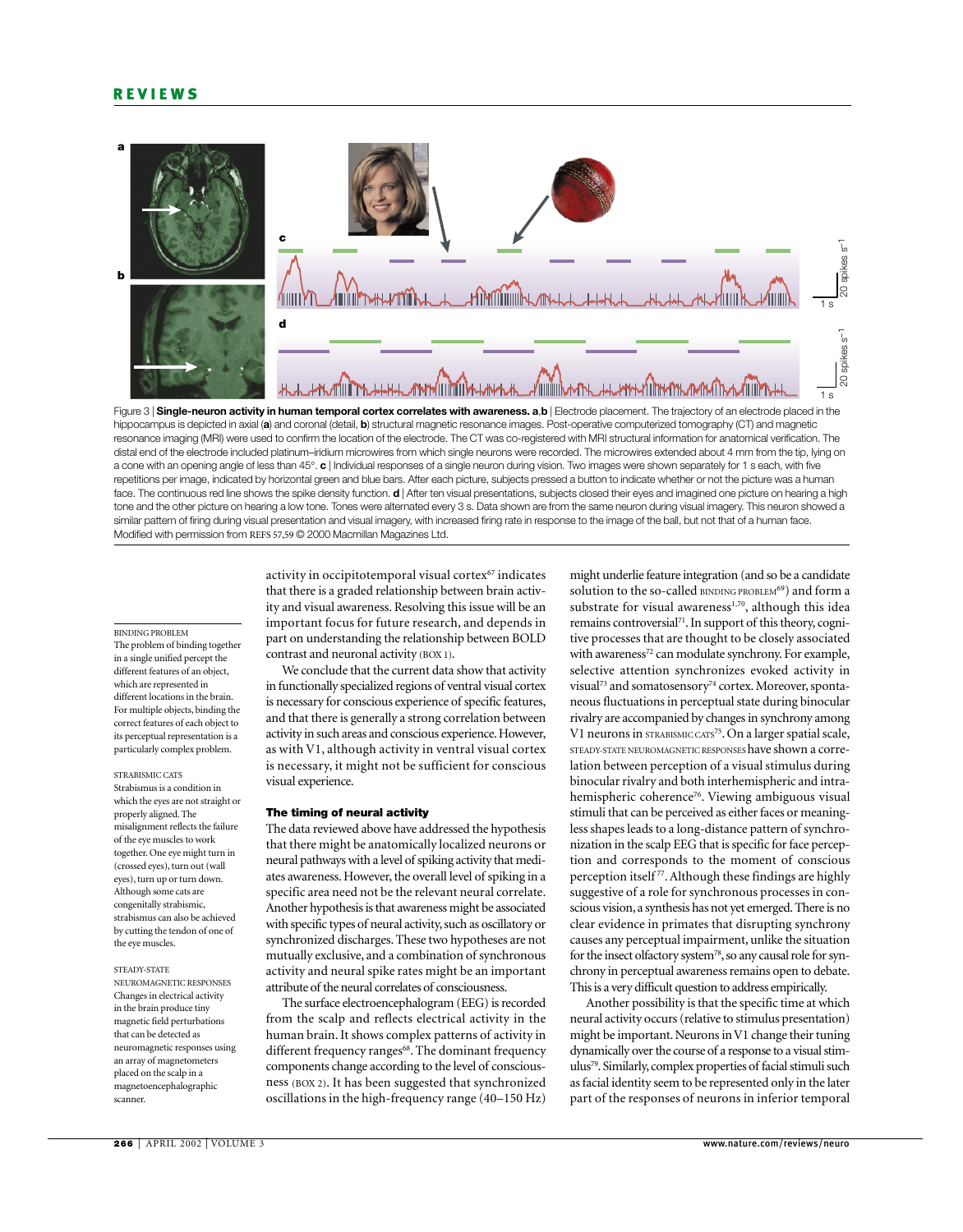

Figure 4 | **Neural correlates of awareness during binocular rivalry. a** | Stimuli that elicit binocular rivalry consist of dissimilar images that are presented separately to each eye (the stimulus shown is used in conjunction with red/green filters to achieve this). Subjects typically report spontaneous perceptual alternations between each monocular view every few seconds, as illustrated below (percept). **b** | Neuroimaging studies of binocular rivalry in humans have typically compared the activity associated with switches between alternate percepts during binocular rivalry with that associated with yoked physical alternations between monocularly presented stimuli, using the temporal sequence derived from the perceptual report of an earlier period of binocular rivalry (yoked stimulus). **c** | Activity, assessed by magnetic resonance imaging (MRI), in the fusiform face area (FFA) and parahippocampal place area (PPA) that is associated with perceptual alternations between the rivalrous house and face stimuli shown in **a**. When a switch occurs during rivalry from house to face, activity in the FFA increases and that in the PPA decreases; the reverse pattern is seen for switches from face to house (top panels). So, activity in these functionally specialized areas of visual cortex closely correlates with the content of reported perceptual experience. The strength of these modulations of activity is very similar to that produced by physical alternation between stimuli (bottom panels). Modified with permission from REF. 56 © 1998 Elsevier Science. **d** | Similar patterns of activity can be seen when activity is recorded from single neurons in monkey area V4 during binocular rivalry in which the rivalrous stimuli have different orientations, one of which is the preferred orientation of the cell. The upper panel shows activity recorded from a cell that responded strongly when the monkey reported perception of the preferred orientation (preferred), but not when the non-preferred orientation was dominant (null). The lower panel shows a neuron that fired strongly when its preferred orientation was suppressed (null), but not when its preferred orientation was perceived (preferred). Modified with permission from REF. 54 © 1996 Macmillan Magazines Ltd.

> cortex<sup>80</sup>. Neural responses are also modulated by signals that originate outside their CLASSICAL RECEPTIVE FIELDS. This modulation reflects several properties that are relevant to visual perception, such as texture segregation and grouping81, as well as higher-order processes such as working memory<sup>81</sup>. It has been proposed that these higher-order properties result from feedback connections from higher areas and might be required for awareness $82,83$ . In humans, perception of moving phosphenes caused by stimulation of area V5 with transcranial magnetic stimulation (TMS) can be diminished by stimulation of V1, but only if the stimulation of V1 is applied after the TMS pulse to V5 (REF. 84). This preliminary evidence indicates that conscious perception of moving phosphenes might be contingent on feedback connections to V1 that are disrupted by the second pulse.

## **Parietal and prefrontal cortex**

Recent neuroimaging investigations into the neural correlates of bistable perception have indicated that activity in the parietal and prefrontal cortices might be associated with visual awareness in normal subjects<sup>85-87</sup>. These studies measured brain activity time-locked to

spontaneous fluctuations in awareness both during binocular rivalry<sup>85,86</sup> and for other bistable figures<sup>87</sup>. Cortical regions with activity that reflects perceptual transitions include ventral extrastriate cortex, and parietal and frontal regions that have been implicated previously in the control of spatial attention. Although extrastriate areas are equally engaged by non-rivalrous perceptual changes, areas in frontal and parietal cortex show significantly greater activation time-locked to the perceptual alternations during binocular rivalry. During rivalrous fluctuations in perceptual experience, the time course of haemodynamic activity in V1 shows little correlation with that recorded elsewhere in the brain<sup>86</sup>. However, the time course of activity recorded from areas in extrastriate cortex that are thought to be involved in binocular rivalry correlates strongly with activity in areas of frontal and parietal cortex that have been implicated in rivalrous transitions. Similar parietal and frontal regions are active during perceptual transitions that occur while viewing bistable figures<sup>87</sup> (such as the Necker cube and Rubin's face/vase figure). These data indicate that activity in frontal and parietal cortex might be causally associated with the generation

CLASSICAL RECEPTIVE FIELD The region of the visual field in which visual stimulation typically causes a response in a particular neuron.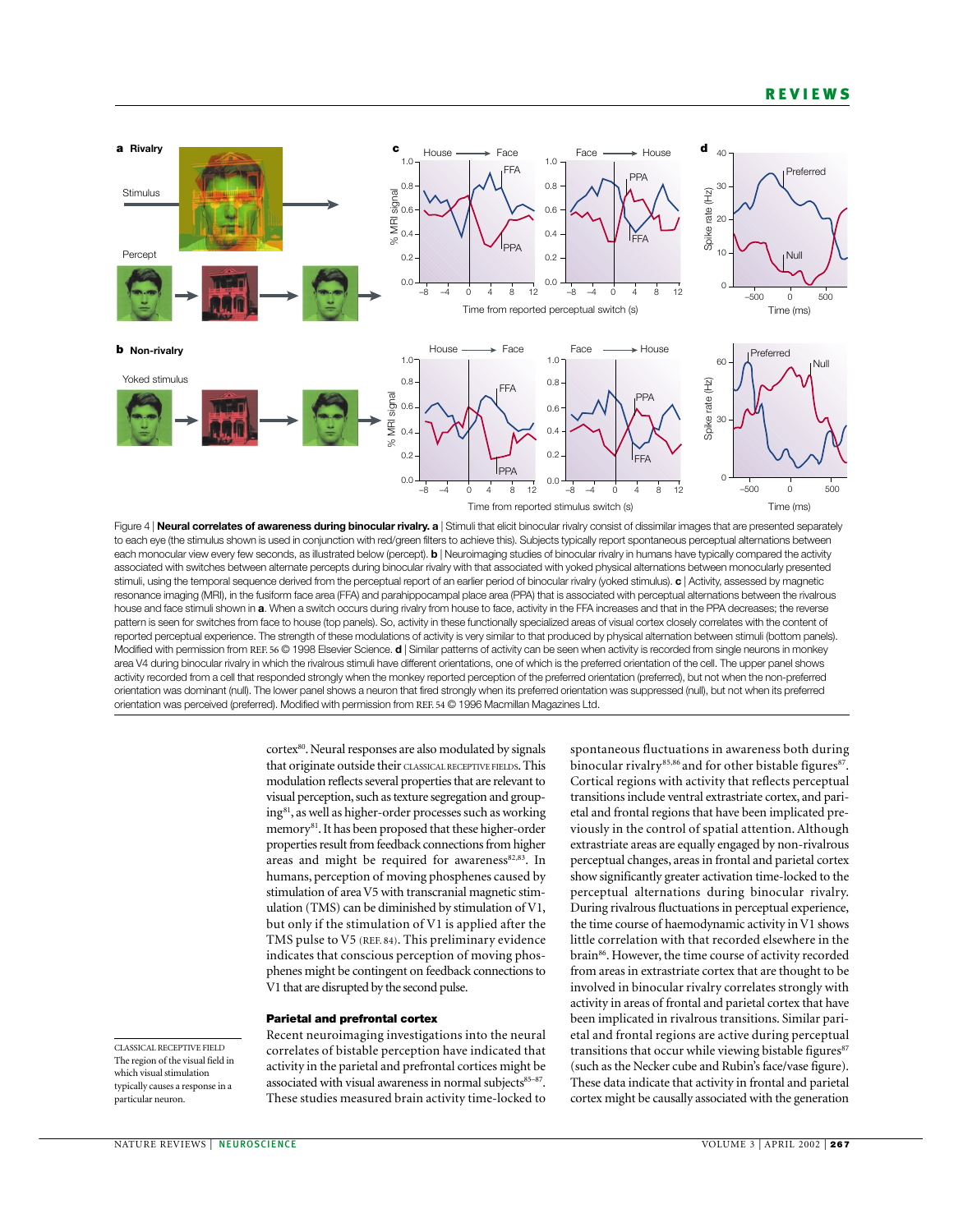Lumer *et al.* (1997)

- Lumer and Rees (1998) ◯
- $\bigcirc$ Kleinschmidt *et al.* (1998)
- Portas *et al.* (2000) Beck *et al.* (2001)

Figure 5 | **Parietal and prefrontal correlates of consciousness.** Areas of parietal and prefrontal cortex that show activation correlated with changes in visual awareness (REFS 85–87,91,92) are plotted on a standardized brain. Each coloured circle is placed at the centre of a cluster of activation, with different colours representing different studies; overlapping loci from the same study are omitted for clarity. There is prominent clustering of activations in superior parietal and dorsolateral prefrontal cortex, highlighted by large, light circles.

> of transitions between different percepts. This idea is supported by the clinical observation that patients with prefrontal cortex lesions typically have abnormal transitions in bistable perception $88-90$ . However, the correlation of activity in frontal and parietal cortex with visual awareness is not restricted to bistable perception. When subjects become consciously aware of a change in a visual scene, compared with when they are blind to that change, there is reliable parietal and dorsolateral prefrontal activation<sup>91</sup>. Similar cortical loci (FIG. 5) are activated by STEREO POP-OUT but not with stable viewing<sup>92</sup>, and during perceptual binding of colour and motion in object recognition<sup>93</sup>.

> So, although activity in ventral visual cortex is a consistent neural correlate of consciousness, it might be insufficient to produce awareness without an additional contribution from parietal and prefrontal loci. The nature of the cognitive processes involved in such a contribution and the anatomical connectivity that might mediate such interactions (FIG. 2) are not yet clear. The loci of activation in parietal and frontal areas that are associated with visual awareness generally overlap with areas that have been associated with spatial and nonspatial attention $94-96$ . This is consistent with our intuition that awareness and attention are intimately linked, and it is reflected in the common claim that attention helps to modulate visual awareness<sup>97</sup> by biasing competition within the ventral visual pathway. The anatomical overlap further strengthens the proposed link between attention and awareness by providing evidence that some of the mechanisms that subserve the two processes might share a common neural substrate<sup>98-100</sup>. Future work should address more precisely the degree of anatomical overlap and the nature of the cognitive relationship between these two processes.

> Consistent with these data, disturbances of visual attention and visual awareness in humans are seen not only after damage to ventral visual cortex, but also after damage to the parietal or frontal cortex. For example, visual extinction is a common component of the neglect syndrome that can follow parietal damage, in which

patients show deficient awareness of contralesional visual stimuli (see above)<sup>3</sup>. In animals, much larger lesions have more profound effects. In monkeys, a massive cortical ablation that spares most of the modalityspecific visual cortex, but not parietal and frontal areas, leads to chronic blindness<sup>101,102</sup>. Similarly, removal of frontoparietal cortex in cats produces as much or more decrement in visual discrimination than does removal of temporal cortex103. Such syndromes illustrate that visual awareness for particular regions of visual space can be lost even when visual cortex and its afferent inputs are intact. Nevertheless, awareness of ipsilesional visual stimulation is possible following parietal damage, even with profound spatial neglect. Similarly, although bilateral damage to human parietal cortex can give rise to BALINT'S SYNDROME or SIMULTANAGNOSIA, patients still see something, even if it is only a single object<sup>104</sup>. Therefore, although neglect or extinction reveals a profound inability to process the world beyond the immediate focus of attention, visual awareness (in some form) seems to be present. Activity in the localized cortical areas that are damaged in these syndromes might therefore be crucial in normal vision, but it is not strictly necessary for some conscious visual experiences. Whether the same can be said for activity in prefrontal cortex remains uncertain.

# **Future directions**

The focus on the identification of reliable neural correlates of consciousness in vision has led to a general consensus on the types of experiment that are likely to prove informative, mainly those that explicitly dissociate conscious and unconscious neural processes. Most of the single-cell evidence from monkeys and fMRI data in humans are compatible with the hypothesis that activity in V1, although necessary for many forms of vision, does not correspond to visual perception. Other experiments have been interpreted to suggest that some aspects of V1 activity do relate to conscious perception. Most observers agree that the neural correlates of consciousness are associated with functionally specialized areas in the ventral visual pathway interacting with specific areas of prefrontal and parietal cortex. However, a fully developed empirical synthesis has yet to emerge. In part, this might be due to the present state of theoretical models of consciousness, which offer plausible frameworks for understanding empirical findings, but few specific predictions that can be tested with current technology.

Two areas that might provide fertile ground for future study emerge from this review. For the first challenge, within functionally specialized areas of visual cortex it will be important to characterize more closely the nature of the neural correlates of consciousness. For example, is awareness a function of the intensity of neural activity within such an area, or does it relate more closely to the timing of that activity? Do the neural correlates of consciousness within a visual area represent activity only in a particular fraction of the neuronal population? How are those cells individuated anatomically and physiologically? However, as we have emphasized, understanding

#### STEREO POP-OUT

Presenting each eye with two slightly different images that create a binocular disparity gives rise to a vivid impression of stereo depth. If the images are intricate patterns of dots (forming a shape) that are embedded in a similar background, then this perception of depth is not instantaneous the figure 'pops out' after a short period of viewing.

# BALINT'S SYNDROME

A neurological disorder caused by bilateral damage to the parieto-occipital region of the brain and characterized by disorders of spatial perception.

#### SIMULTANAGNOSIA

An impairment in the ability to perceive and attend to all of the features of an object or a scene at the same time. Sufferers perceive the individual parts of a complex visual display better than they do the whole.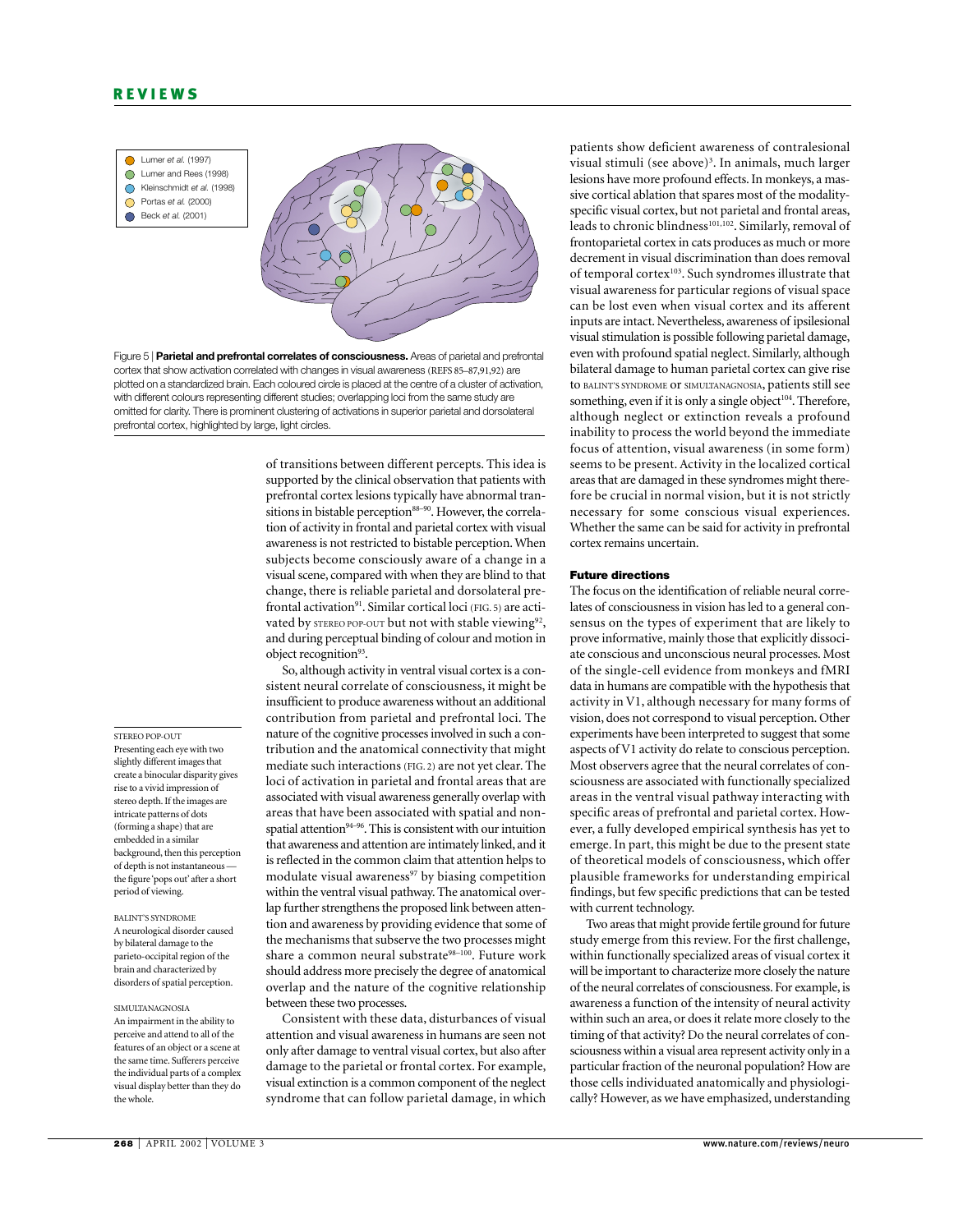the neural correlates of consciousness in functionally specialized visual areas might be insufficient to answer these questions, as activity in prefrontal and/or parietal cortex also correlates with changes in the contents of consciousness. A second challenge is to explore the role and nature of the interactions between these dorsal areas and the ventral visual pathway. Cognitive processes such

as working memory and visual attention are thought to be associated with such dorsal cortical areas. It will therefore be important to characterize how these cognitive processes interact with signals in the visual cortex, exploring the anatomical and physiological substrates that allow such large-scale integration and result in phenomenal awareness in the human brain.

- 1. Crick, F. & Koch, C. Some reflections on visual awarenes
- *Cold Spring Harb. Symp. Quant. Biol.* **55**, 953–962 (1990). 2. Schiff, N. D. & Plum, F. The role of arousal and 'gating' systems in the neurology of impaired consciousness. *J. Clin. Neurophysiol.* **17**, 438–452 (2000).
- 3. Driver, J. & Mattingley, J. B. Parietal neglect and visual awareness. *Nature Neurosci.* **1**, 17–22 (1998).
- 4. Marcel, A. J. Conscious and unconscious perception: experiments on visual masking and word recognition. *Cogn. Psychol.* **15**, 197–237 (1983).
- 5. Frith, C. D., Perry, R. & Lumer, E. The neural correlates of conscious experience: an experimental framework. *Trends Cogn. Sci.* **3**, 105–114 (1999).
- 
- 6. Chalmers, D. J. *The Conscious Mind: In Search of a Fundamental Theory* (Oxford Univ. Press, Oxford, 1996). 7. Metzinger, T. (ed.) *Conscious Experience* (Imprint Academic,
- Thorverton, UK, 1999). 8. Block, N., Flanagan, O. & Güzeldere, G. (eds) *The Nature of*
- *Consciousness* (MIT Press, Cambridge, Massachusetts, 1996).
- 9 Crick, F. & Koch, C. Consciousness and neuroscience. *Cereb. Cortex* **8**, 97–107 (1998). Metzinger, T (ed.) Neural Correlates of Consciousness *Empirical and Conceptual Questions* (MIT Press, Cambridge, Massachusetts, 2000). **A collection of expert views on conceptual and empirical aspects of contemporary consciousness**
- **studies, with an important focus on bringing together different areas of inquiry.** 11. Sahraie, A. *et al.* Pattern of neuronal activity associated with
- conscious and unconscious processing of visual signals. *Proc. Natl Acad. Sci. USA* **94**, 9406–9411 (1997). 12. Weiskrantz, L. *Blindsight: a Case Study and its Implications*
- (Oxford Univ. Press, Oxford, 1986). 13. Crick, F. & Koch, C. Are we aware of neural activity in primary visual cortex? *Nature* **375**, 121–123 (1995).
- **An influential paper that provided one of the first concrete, empirically testable hypotheses about the location of the neural correlates of consciousness.**
- 14. Miller, E. K. The prefrontal cortex and cognitive control. *Nature Rev. Neurosci.* **1**, 59–65 (2000).
- 15. Blake, R. & Cormack, R. On utrocular discrimination. *Percept. Psychophys.* **26**, 53–68 (1979). 16. He, S., Cavanagh, P. & Intriligator, J. Attentional resolution
- and the locus of visual awareness. *Nature* **383**, 334–337 (1996).
- 17. He, S. & MacLeod, D. I. Orientation-selective adaptation and tilt after-effect from invisible patterns. *Nature* **411**, 473–476 (2001). **Demonstration of the conscious aftereffect of**

# **invisible patterns, using a particularly clear and simple paradigm.**

- 18. Blake, R. & Fox, R. Binocular rivalry suppression: insensitive to spatial frequency and orientation change. *Vision Res*. **14**, 687–692 (1974).
- 19. Cumming, B. G. & Parker, A. J. Responses of primary visual cortical neurons to binocular disparity without depth perception. *Nature* **389**, 280–283 (1997).
- 20. Gawne, T. J. & Martin, J. M. Activity of primate V1 cortical neurons during blinks. *J. Neurophysiol.* **84**, 2691–2694 (2000).
- 21. Martinez-Conde, S., Macknik, S. L. & Hubel, D. H. Microsaccadic eye movements and firing of single cells in the striate cortex of macaque monkeys. *Nature Neurosci.* **3**, 251–258 (2000).
- 22. Gur, M. & Snodderly, D. M. A dissociation between brain activity and perception: chromatically opponent cortical neurons signal chromatic flicker that is not perceived. *Vision Res.* **37**, 377–382 (1997).
- 23. Blake, R. & Logothetis, N. K. Visual competition. *Nature Rev. Neurosci.* **3**, 13–23 (2002). 24. Myserson, J., Miezin, F. M. & Allman, J. M. Binocular rivalry
- in macaque monkeys and humans: a comparative study in perception. *Behav. Anal. Lett.* **1**, 149–159 (1981).
- 25. Sheinberg, D. L. & Logothetis, N. K. The role of temporal cortical areas in perceptual organization. *Proc. Natl Acad. Sci. USA* **94**, 3408–3413 (1997).
- 26. Polonsky, A., Blake, R., Braun, J. & Heeger, D. J. Neuronal activity in human primary visual cortex correlates with perception during binocular rivalry. *Nature Neurosci.* **3**, 1153–1159 (2000).
- 27. Tong, F. & Engel, S. A. Interocular rivalry revealed in the human cortical blind-spot representation. *Nature* **411**, 195–199 (2001).
- 28. Rees, G. *et al.* Neural correlates of conscious and unconscious vision in parietal extinction. *Neurocase* (in the press).
- 29. Vuilleumier, P. *et al.* The neural fate of seen and unseen faces in visuospatial neglect: a combined event-related fMRI and ERP study of visual extinction. *Proc. Natl Acad. Sci. USA* **98**, 3495–3500 (2001).
- 30. Felleman, D. J. & Van Essen, D. C. Distributed hierarchical processing in the primate cerebral cortex. *Cereb. Cortex* **1**, 1–47 (1991).
- 31. Rees, G. *et al.* Unconscious activation of visual cortex in the damaged right hemisphere of a parietal patient with extinction. *Brain* **123**, 1624–1633 (2000). **The first in a series of papers studying the neural correlates of conscious and unconscious perception in parietal extinction. See also references 28 and 29.**
- 32. Zihl, J., von Cramon, D. & Mai, N. Selective disturbance of movement vision after bilateral brain damage. *Brain* **106**, 313–340 (1983).
- 33. Beauchamp, M. S., Haxby, J. V., Jennings, J. E. & DeYoe, E. A. An fMRI version of the Farnsworth-Munsell 100-hue test reveals multiple color-selective areas in human ventral occipitotemporal cortex. *Cereb. Cortex* **9**, 257–263 (1999).
- Meadows, J. C. Disturbed perception of colours associated with localized cerebral lesions. *Brain* **97**, 615–632 (1974).
- 35. Kanwisher, N., McDermott, J. & Chun, M. M. The fusiform face area: a module in human extrastriate cortex specialized for face perception. *J. Neurosci.* **17**, 4302–4311 (1997).
- 36. Puce, A., Allison, T., Gore, J. C. & McCarthy, G. Facesensitive regions in human extrastriate cortex studied by functional MRI. *J. Neurophysiol.* **74**, 1192–1199 (1995).
- 37. Damasio, A. R., Damasio, H. & Van Hoesen, G. W. Prosopagnosia: anatomic basis and behavioral mechanisms. *Neurology* **32**, 331–341 (1982).
- 38. Zeki, S. Parallel processing, asynchronous perception, and a distributed system of consciousness in vision. *Neuroscientist* **4**, 365–372 (1998).
- 39. Silbersweig, D. A. *et al.* A functional neuroanatomy of
- hallucinations in schizophrenia. *Nature* **378**, 176–179 (1995). 40. ffytche, D. H. *et al.* The anatomy of conscious vision: an fMRI study of visual hallucinations. *Nature Neurosci.* **1**, 738–742 (1998).
- 41. Barnes, J. *et al.* The functional anatomy of the McCollough contingent colour after-effect. *Neuroreport* **10**, 195–199 (1999).
- 42. Hadjikhani, N., Liu, A. K., Dale, A. M., Cavanagh, P. & Tootell, R. B. Retinotopy and color sensitivity in human visual cortical area V8. *Nature Neurosci.* **1**, 235–241 (1998).
- 43. Sakai, K. *et al.* Functional mapping of the human colour centre with echo-planar magnetic resonance imaging. *Proc. R. Soc. Lond. B* **261**, 89–98 (1995).
- 44. Culham, J. C. *et al.* Recovery of fMRI activation in motion area MT following storage of the motion aftereffect. *J. Neurophysiol.* **81**, 388–393 (1999).
- 45. He, S., Cohen, E. R. & Hu, X. Close correlation between activity in brain area MT/V5 and the perception of a visual motion aftereffect. *Curr. Biol.* **8**, 1215–1218 (1998).
- 46. Tootell, R. B. *et al.* Visual motion aftereffect in human cortical area MT revealed by functional magnetic resonance imaging. *Nature* **375**, 139–141 (1996).
- 47. Zeki, S., Watson, J. D. & Frackowiak, R. S. Going beyond the information given: the relation of illusory visual motion to brain activity. *Proc. R. Soc. Lond. B* **252**, 215–222 (1993).
- 48. Kourtzi, Z. & Kanwisher, N. Activation in human MT/MST by static images with implied motion. *J. Cogn. Neurosci.* **12**, 48–55 (2000).
- 49. ffytche, D. H. & Zeki, S. Brain activity related to the perception of illusory contours. *Neuroimage* **3**, 104–108 (1996).
- 50. Hirsch, J. *et al.* Illusory contours activate specific regions in

human visual cortex: evidence from functional magnetic resonance imaging. *Proc. Natl Acad. Sci. USA* **92**, 6469–6473 (1995).

- 51. Mendola, J. D., Dale, A. M., Fischl, B., Liu, A. K. & Tootell, R. B. The representation of illusory and real contours in human cortical visual areas revealed by functional magnetic
- resonance imaging. *J. Neurosci.* **19**, 8560–8572 (1999). 52. Rees, G., Russell, C., Frith, C. D. & Driver, J. Inattentional blindness versus inattentional amnesia for fixated but ignored words. *Science* **286**, 2504–2507 (1999).
- 53. Wolfe, J. Reversing ocular dominance and suppression in a single flash. *Vision Res.* **24**, 471–478 (1984).
- Leopold, D. A. & Logothetis, N. K. Activity changes in early visual cortex reflect monkeys' percepts during binocular rivalry. *Nature* **379**, 549–553 (1996).

**Widely cited classic studies (see also reference 25) of the correlation between single-neuron activity in visual cortex and perceptual awareness in monkeys; the results show increasing correlation between neural activity and perception from early visual cortex to later ventral temporal visual areas.**

- 55. Lumer, E. in *Neural Correlates of Consciousness: Conceptual and Empirical Questions* (ed. Metzinger, T.)
- 231–240 (MIT Press, Boston, Massachusetts, 2000). 56. Tong, F., Nakayama, K., Vaughan, J. T. & Kanwisher, N. Binocular rivalry and visual awareness in human extrastriate cortex. *Neuron* **21**, 753–759 (1998).
- Kreiman, G., Koch, C. & Fried, I. Category-specific visual responses of single neurons in the human medial temporal lobe. *Nature Neurosci.* **3**, 946–953 (2000).
- 58. Kreiman, G., Fried, I. & Koch, C. Single neuron responses in humans during binocular rivalry and flash suppression. *Soc. Neurosci. Abstr.* **27**, 348.3 (2001).
- 59. Kreiman, G., Koch, C. & Fried, I. Imagery neurons in the human brain. *Nature* **408**, 357–361 (2000).
- 60. O'Craven, K. M. & Kanwisher, N. Mental imagery of faces and places activates corresponding stimulus-specific brain regions. *J. Cogn. Neurosci.* **12**, 1013–1023 (2000).
- 61. Kosslyn, S. M., Ganis, G. & Thompson, W. L. Neural foundations of imagery. *Nature Rev. Neurosci.* **2**, 635–642 (2001).
- 62. Goebel, R., Stoerig, P., Muckli, L., Zanella, F. E. & Singer, W. Ipsilesional visual activation in ventral extrastriate cortex in patients with blindsight. *Soc. Neurosci. Abstr.* **24**, 1508 (1998).
- 63. Goebel, R., Muckli, L., Zanella, F. E., Singer, W. & Stoerig, P. Sustained extrastriate cortical activation without visual awareness revealed by fMRI studies of hemianopic patients. *Vision Res.* **41**, 1459–1474 (2001).
- 64. Dehaene, S. *et al.* Cerebral mechanisms of word masking and unconscious repetition priming. *Nature Neurosci.* **4**, 752–758 (2001).
- 65. Nobre, A. C., Allison, T. & McCarthy, G. Word recognition in the human inferior temporal lobe. *Nature* **372**, 260–263 (1994).
- 66. Luck, S. J., Vogel, E. K. & Shapiro, K. L. Word meanings can be accessed but not reported during the attentional blink. *Nature* **383**, 616–618 (1996).
- 67. Grill-Spector, K., Kushnir, T., Hendler, T. & Malach, R. The dynamics of object-selective activation correlate with recognition performance in humans. *Nature Neurosci.* **3**, 837–843 (2000).
- 68. Barlow, J. S. *The Electroencephalogram: its Patterns and Origins* (MIT Press, Cambridge, Massachusetts, 1993).
- Singer, W. & Gray, C. M. Visual feature integration and the temporal correlation hypothesis. *Annu. Rev. Neurosci.* **18**, 555–586 (1995).
- Engel, A. K. & Singer, W. Temporal binding and the neural correlates of sensory awareness. *Trends Cogn. Sci.* **5**, 16–25 (2001)
- 71. Shadlen, M. N. & Movshon, J. A. Synchrony unbound: a critical evaluation of the temporal binding hypothesis. *Neuron* **24**, 67–77; 111–125 (1999).
- 72. Rees, G. & Lavie, N. What can functional imaging reveal about the role of attention in visual awareness? *Neuropsychologia* **39**, 1343–1353 (2001).